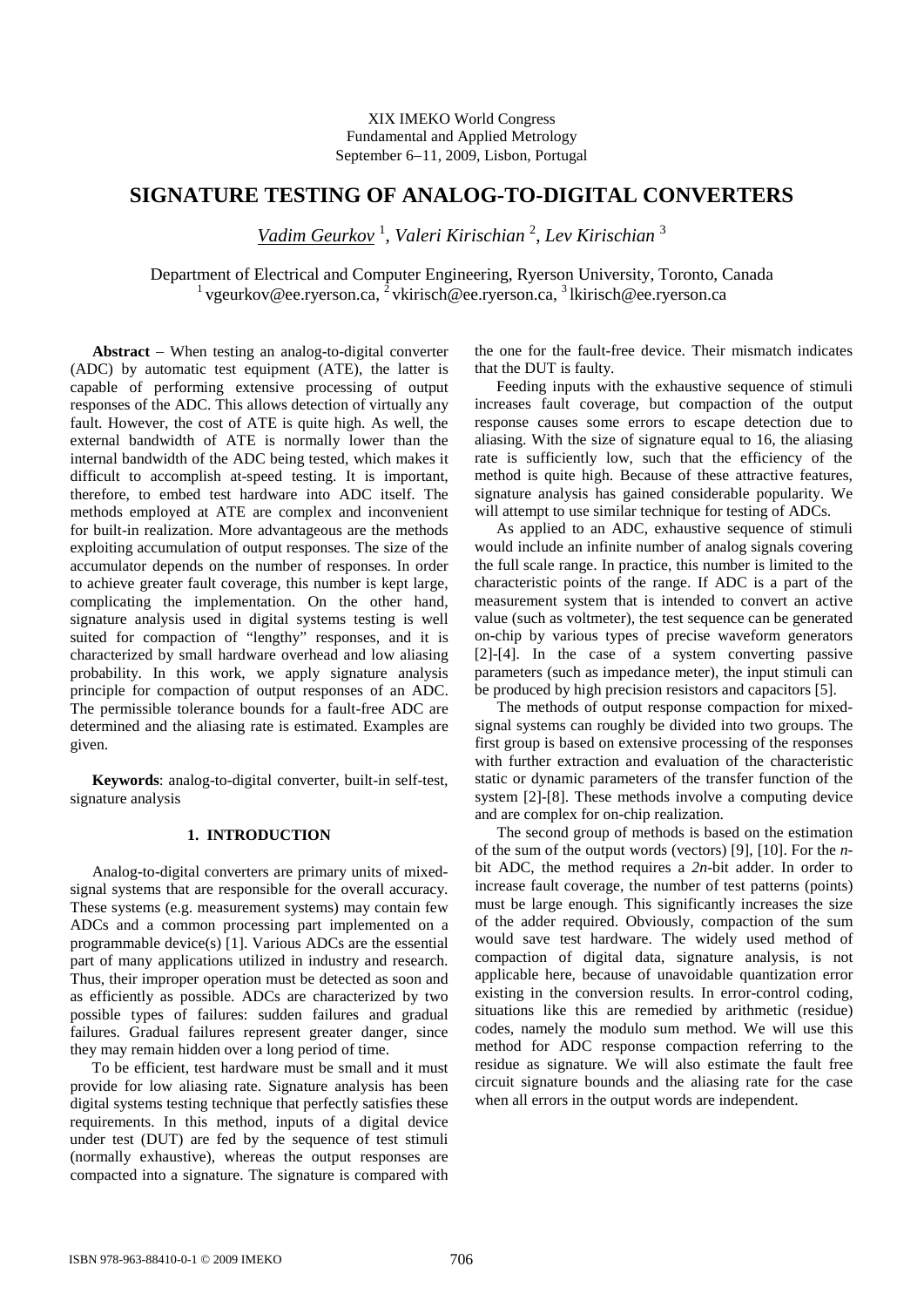#### **2. PROBLEM STATEMENT AND TESTING METHOD**

A multi-channel measurement system (MS) is represented in Figure 1 [11]. It consists of *r* channels (ADCs), *Ch1,...,Chr*, a microcontroller unit, *MCU*, and waveform generators,  $WG_1$ ,...,  $WG_r$ . The inputs of the MS are fed either by signals being measured, *x1,...,xr*, or test (reference) stimuli,  $x_1^0$ ,  $x_2^0$ , through the multiplexors.



Fig. 1. A multi-channel measurement system.

The transfer characteristic of the ideal (and fault-free) ADC, whose full scale range, *FSR* = 8*V*, is shown in Figure 2 [11]. For a real fault-free ADC, the transitions between steps may fluctuate within the permissible tolerance bounds,  $k - 1 < T(k) < k$ , where  $T(k)$  is the *k*-th transition voltage,  $k =$  $1,...,2<sup>n</sup>$  *-* 1; and *n* is the resolution of the ADC (the number of bits in the output code). These bounds are shown by dotted lines surrounding the ideal transitions. If we could apply a very precise voltage, e.g. 4*V*, to the input of the ADC, the output code would be  $100<sub>2</sub>$ . However, the voltage that normally comes from the on-chip waveform generator is not accurate. The problem is aggravated with the continued growth of the resolution of modern ADCs,



Fig. 2. The transfer characteristic of the ideal 3-bit ADC with FSR=8V.

resulting in the contraction of the quantization bin. Hence, the real test voltage (stimuli) becomes an interval value. Note that the rightmost permissible value for the transition  $T(k)$  and the leftmost permissible value for the transition  $T(k)$  $+ 1$ ) (e.g. points *a* and *d* in Figure 2,  $k = 4$ ) lie in the infinitesimal neighborhood of the middle point of the corresponding quantization bin. If an interval voltage that covers the middle point is applied to the ADC, it will also produce an interval code, even though no faults are present. For the 4*V* input voltage, the permissible output codes will be 011, 100, and 101. This uncertainty complicates the use of algebraic compaction for ADCs testing.

Using the same approach, we can observe that the voltage,  $U_{in}$ , belonging to the interval  $/U_{in}$  – 3.5/ < 0.5, and applied to the same ADC, will produce only two permissible codes: 011 and 100. However, as we will see further, if the inputs of the ADC under test are fed by the stimuli that match the ideal transition voltages, the aliasing rate will not change notably.

It can also be noticed that refining the accuracy of the input voltage beyond 0.5 LSB does not reduce the output uncertainty and, therefore, is not required. This relaxes the accuracy requirements for waveform generators.

Failure in the analog part of the ADC may change positions of the transition points beyond the permissible bounds, influencing the widths of the quantization bins. When two consecutive transition edges move toward each other the width becomes zero. If this happens for a few adjacent quantization bins, there will be a sudden (exceeding unity) change in the output code. Similar behavior would be observed, if failures had occurred in the digital part. Irrespective of the nature of failure, we will select the following criterion to test the operability of an ADC. If the output code of an ADC fed by a test voltage exceeds the expected (permissible) tolerance bounds which were defined above, the ADC will be assumed faulty.

We will only consider testing of a single channel, as the other channels are tested similarly. Therefore, the channel index will be dropped. Let *m* be the number of distinct values of the signal  $x^{\circ}$  which are sufficient to detect all faults that may occur in the channel in question. And let  $x_i^0$  be the value of  $x^{\circ}$  at time  $t_i$ . Then, the actual output code corresponding to the input value  $x_i^0$  will be  $y_i = [x_i^0 + 0.5q] +$  $\delta_i = y_i^0 + \delta_i$ , *i* = 1,…,*m*. Here *q* is the width of the quantization bin (equal to 1*V* in Figure 1); *[a]* represents the integer part of *a*;  $y_o$  is the ideal output code; and  $\delta_i$  is the actual static error.

We will denote the permissible upper and lower tolerance bounds as  $\delta_i$  and  $\delta_i$ ,  $i = 1,...,m$ . For a fault-free ADC the following inequalities are satisfied:  $\vec{\delta}_i \leq \delta \leq \hat{\delta}_i$ ,  $i =$ *1,…,m.* From the standpoint of practical realization, it is more convenient to verify the equivalent conditions,  $\tilde{y}_i \le y \le \hat{y}_i$ , where  $\tilde{y}_i = y_i^0 + \tilde{\delta}_i$ ,  $\hat{y}_i = y_i^0 + \hat{\delta}_i$ .

Similar to the principle used in a multiple-input signature analyzer, we will compress all output codes of the ADC into one signature. But in contrast to the algebraic addition with respect to a characteristic polynomial, we will perform arithmetic addition modulo  $L = 2^n$ , where *n* is the resolution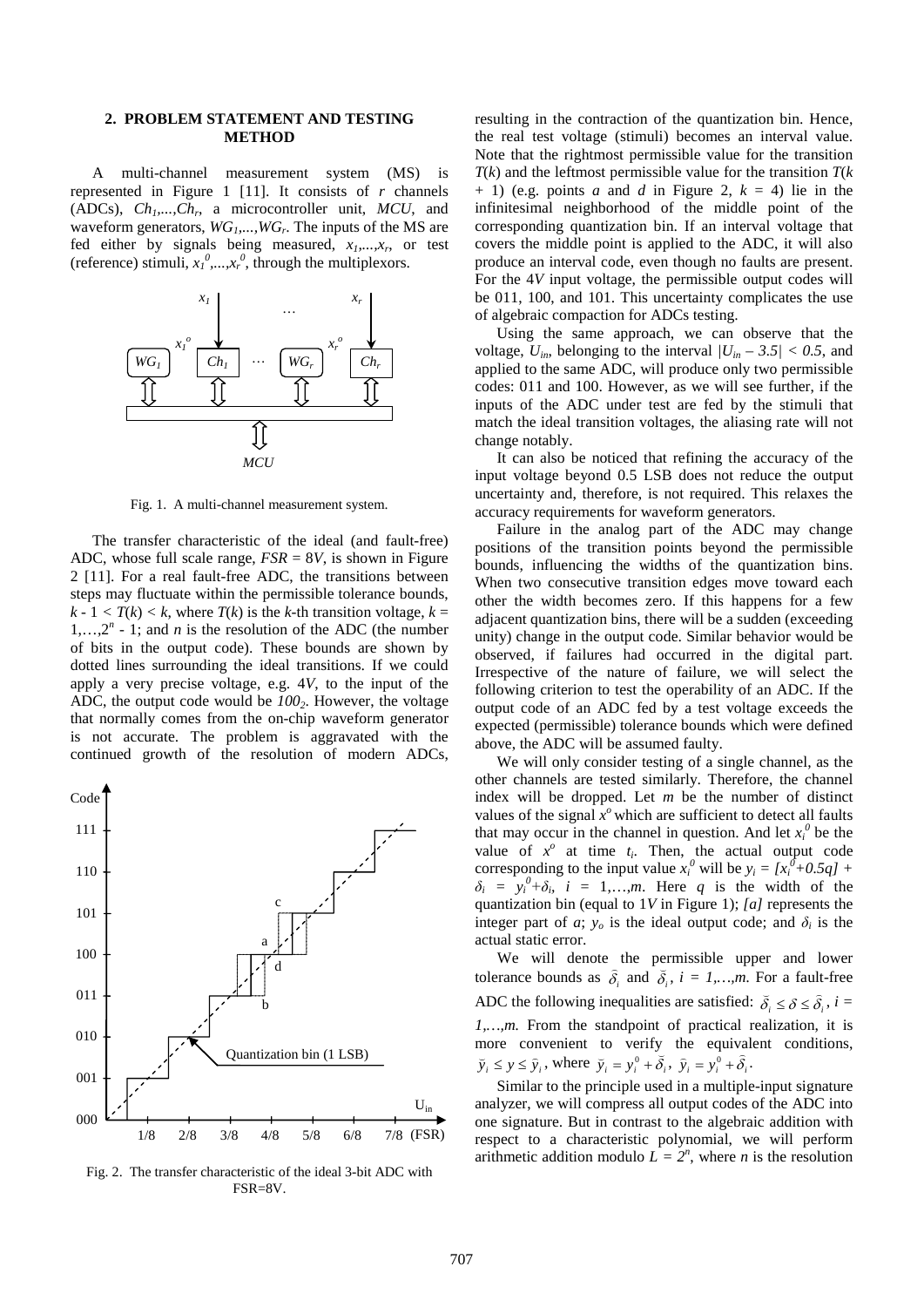of the ADC being tested. After adding up all the codes, the final sum will be:

$$
\sum_{i=1}^{m} y_i = \sum_{i=1}^{m} y_i^0 + \sum_{i=1}^{m} \delta_i,
$$

Using the notations

$$
Y = \sum_{i=1}^{m} y_i, \ Y^0 = \sum_{i=1}^{m} y_i^0, \ \Delta = \sum_{i=1}^{m} \delta_i
$$

we will obtain  $Y - Y^0 = \Delta$ . Here  $Y^0$  can be calculated based on the ideal transfer characteristic of the ADC. It has the same value regardless of the actual (faulty or fault-free) state of the ADC.

Since we consider symmetrical ADCs, then  $\delta_i = \delta$ ,  $\delta_i = \delta$  for every  $i = 1,...,m$ . Taking this into account and introducing the following bounds:

$$
\breve{\Delta} = (\sum_{i=1}^{m} \widehat{\delta}_{i}) \mod L, \quad \widehat{\Delta} = (\sum_{i=1}^{m} \breve{\delta}_{i}) \mod L
$$

it can be shown that the ADC will certainly be faulty, if the following condition holds:

$$
m\tilde{\delta} < (Y - Y^0) \bmod L < L - m\left|\tilde{\delta}\right| \tag{1}
$$

Otherwise, we will assume that the ADC is fault-free. Here the residue  $R = (Y - Y^0) \mod L$  is the actual signature. Therefore, the fault free circuit signature must belong to one of the intervals:  $[0,\bar{\Delta}]$ , or  $[\hat{\Delta}, L-1]$ .

Computation of the residue *R* is performed in the adder that is preliminary loaded with the seed value, namely the two's complement of  $Y^0$ . The two's compliment is defined as  $\overline{Y}^0 = -Y^0 \mod L$ . Equation (1) will then have the form:

$$
m\tilde{\delta} < (Y + \overline{Y}^0) \bmod L < L - m|\tilde{\delta}|
$$
 (2)

*Example 1* The offset of the fault-free ADC is 0. Let us consider the 8-bit ADC, whose offset has become +2 (FSR/256) due to a failure. The ADC is fed by the five test stimuli,  $x_1^0 = 201/256$  FSR,  $x_2^0 = 202/256$  FSR,  $x_3^0 = 0$ 203/256 FSR,  $x_4^0 = 204/256$  FSR,  $x_5^0 = 205/256$  FSR. Let the actual readings of the ADC be accordingly:  $y_l^0 = 203$ ,  $y_2^0$  $y_3^0 = 205$ ,  $y_4^0 = 207$ ,  $y_5^0 = 206$ . Here  $m=5$ ,  $n=8$ ,  $\delta = |\delta| = 1$ , *Y* =1024*; Y*<sup>o</sup>=1015*;*  $\bar{Y}^0 = 9$ ,  $\bar{\Delta} = 5$ ,  $\hat{\Delta} = 251$ . And condition (2),  $5 < (1024 + 9) \text{ mod } 256 < 251$ , is satisfied. Therefore, the failure is detected. If the offset were 0, then *Y* would have been 1014. And condition (2) would not hold:

## $5 < 255 > 251!$

# **3. ALIASING**

Aliasing occurs when the signature of a faulty circuit matches the signature of the fault-free circuit. The aliasing rate for an ADC can be estimated as the ratio of the number of all undetectable errors in the output response of the ADC to the number of all possible errors in that response.

Let us first estimate the aliasing rate for the ideal ADC. The output response stream consists of  $m \times n$  bits that are going to be compacted into *n* bits. It can be shown that under these conditions the aliasing rate will be  $P_{ADC/dll}$  =  $(2^{(m-1)n} - 1)$  /  $(2^{mn} - 1)$ . In most practical cases,  $P_{ADC/idl} \approx 2^n$ . If the ADC is replaced by a purely digital circuit, this estimate remains true. Therefore, the aliasing rate for the digital system being tested by modulo sum method is  $P_{\text{dgt}} = P_{\text{ADC/idl}}$ *≈2-n* .

It can be shown that for a real ADC, the aliasing rate becomes

$$
P_{ADC} = \frac{2^{(m-1)n} - (\left|\vec{\delta}\right| + \left|\hat{\delta}\right| + 1)^m}{2^{mn} - (\left|\vec{\delta}\right| + \left|\hat{\delta}\right| + 1)^m}
$$
(3)

Under certain conditions, we can obtain  $P_{ADC} \approx 2^{-n}$ .

*Example 2* For the ADC considered in Example 1, equation (3) yields  $P_{ADC} \approx 0.0039$ .

For an arbitrary choice of *m* and *n*, equations (2) and (3) will have the forms:

$$
m < (Y + \overline{Y}^0) \bmod L < -m \bmod L \tag{4}
$$

$$
P_{ADC} = \frac{2^{(m-1)n} - 3^m}{2^{mn} - 3^m} \tag{5}
$$

If the input of an ADC is fed by the stimuli matching the ideal transitions of the transfer characteristic, then expressions (2) and (3) are simplified to:

$$
0 < (Y + \overline{Y}^0) \bmod L < -m \bmod L \tag{6}
$$

$$
P_{ADC} = \frac{2^{mn-m-n} - 1}{2^{mn-m} - 1} \tag{7}
$$

And if  $mn \gg (m + n)$ , then  $P_{ADC} \approx 2^{-n}$ .

Comparing (5) and (7) we can observe that for practical values of *m* and *n*, the aliasing rates for these two cases are almost the same and equal to  $2<sup>-n</sup>$ . The aliasing rate decreases with the growth of the resolution of an ADC. As an alternative, the size of the modulo adder can be increased, if the resolution can not be raised further. It can also be noticed that under these conditions the aliasing rate does not change with the further increase of *m*. This is only accurate, if errors in the output stream are equally likely. In real ADCs these errors are correlated, therefore the estimates given can be considered as a first approximation.

# **4. CONCLUSION**

We considered an output response compaction method which can be used for built-in self-test of analog-to-digital converters. The method implies feeding the ADC with analog test stimuli and evaluating the result of the compaction of the output responses, referred to as signature. If the signature does not hit a predefined interval, the ADC is considered to be faulty. The tolerance bounds for the signatures of the fault-free channels are evaluated. It is shown that these bounds depend on the input stimuli. The aliasing rate is estimated. Two sets of the input stimuli are examined. It is demonstrated that under an independent error model, the aliasing rate for these two sets is equivalent, and it does not change noticeably with the increase of the number of input stimuli. However, it does change when the resolution of the ADC being tested (or the length of the signature) is altered. The aliasing rate is reduced with the growth of the resolution.